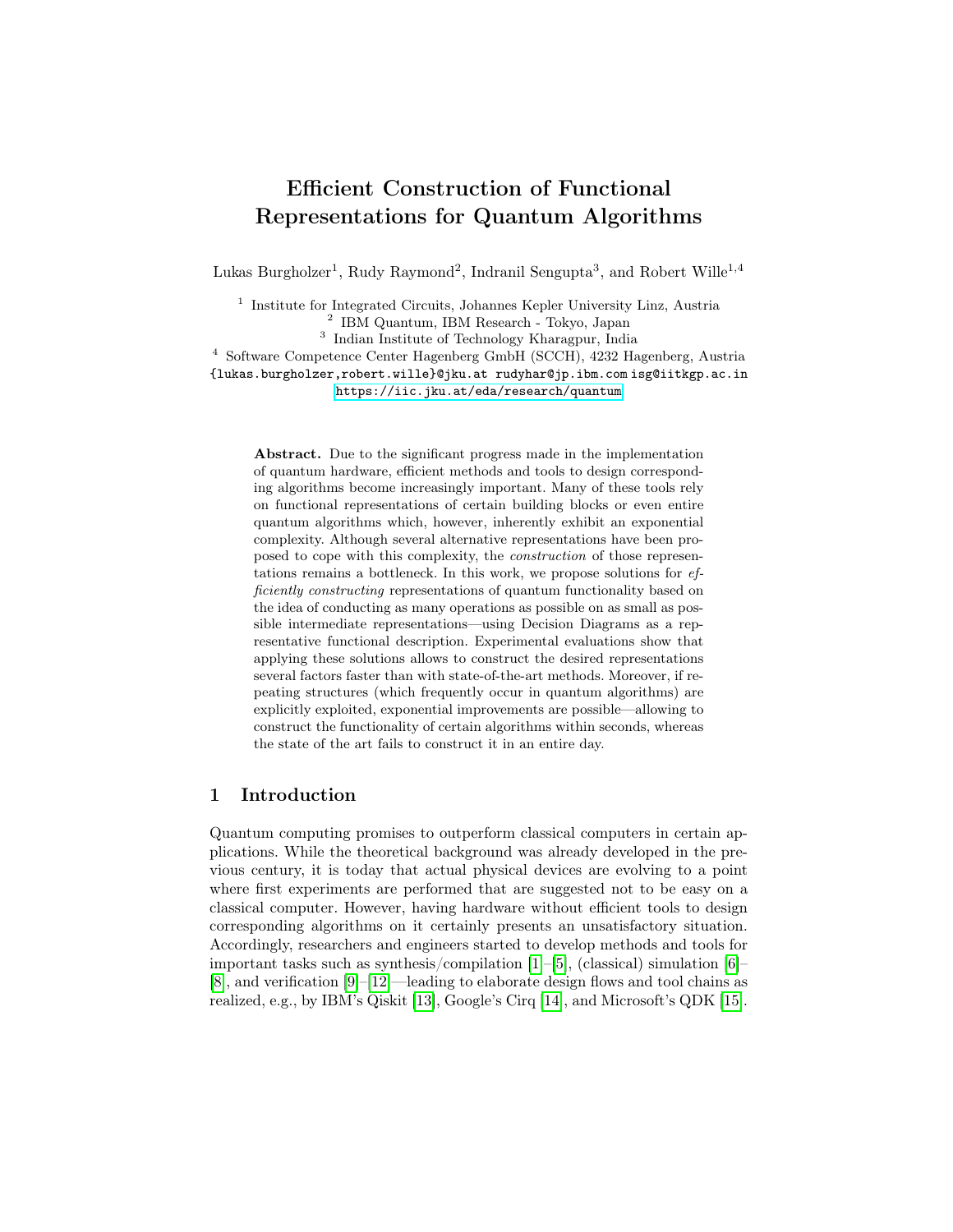These tools and the corresponding design tasks, however, frequently rely on representations of certain building blocks' functionality or even the functionality of an entire quantum algorithm. This poses a severe challenge since quantum functionality is most generally described by matrices of exponential dimension with respect to the size of the quantum system, i.e.,  $2^n \times 2^n$  for a system consisting of  $n$  qubits (the quantum analogue to bits). To date, industrial tool chains like IBM's Qiskit hardly offer efficient and scaleable solutions for constructing and representing quantum functionality (as witnessed by the evaluations later in Section [5\)](#page-10-0).

Fortunately, different approaches have been proposed that try to deal with this complexity, e.g., based on arrays  $[16]$ –[\[19\]](#page-13-10), tensor networks [\[20\]](#page-14-0)–[\[23\]](#page-14-1), and Decision Diagrams [\[24\]](#page-14-2)–[\[26\]](#page-14-3). Although we may be able to represent (i.e., store) the overall functionality of certain building blocks or an entire quantum algorithm using these techniques, we may not be able to construct this representation in feasible time—which constitutes a severe bottleneck for many applications in the domain of quantum computing. This is caused by the fact that, even though individual quantum operations typically emit a sparse, tensor product structure, their composition requires subsequent matrix-matrix multiplications—leading to a potential decrease in sparsity and/or exploitable structure. Hence, many computations on potentially large intermediate representations have to be conducted in order to construct the overall functional representation.

In this paper, we propose two solutions to overcome this bottleneck—using Decision Diagrams (DDs) as a representative functional description. First, a general solution is presented which can be applied to arbitrary functionality and is based on the idea to conduct as many operations as possible on as small as possible intermediate representations. Besides that, another solution is proposed which explicitly exploits the fact that many quantum algorithms contain repeating structures (e.g., Grover iterations, random walks, etc.). In both cases, the complexity of constructing quantum functionality representations is substantially reduced—in case of the second solution even an exponential improvement is achieved.

Experimental evaluations eventually confirm the resulting benefits. They show that the proposed solutions allow to construct the desired representations several factors faster than with the current state of the art. If additionally repeating structures are exploited, representations for quantum algorithms and building blocks can be constructed in a matter of seconds which, using the current state of the art, could not be constructed in an entire day. The resulting implementation is available as open source at <https://github.com/iic-jku/qfr>.

The rest of this paper is structured as follows: Section [2](#page-2-0) reviews the necessary basics on quantum computing and introduces the Quantum Fourier Transform, which will be used as a running example in this paper. In Section [3,](#page-3-0) we show the importance of the considered problem and review the state of the art illustrating the current bottleneck. Then, Section [4](#page-6-0) introduces and describes the proposed solution which, afterwards, is evaluated in Section [5.](#page-10-0) Finally, Section [6](#page-12-0) concludes the paper.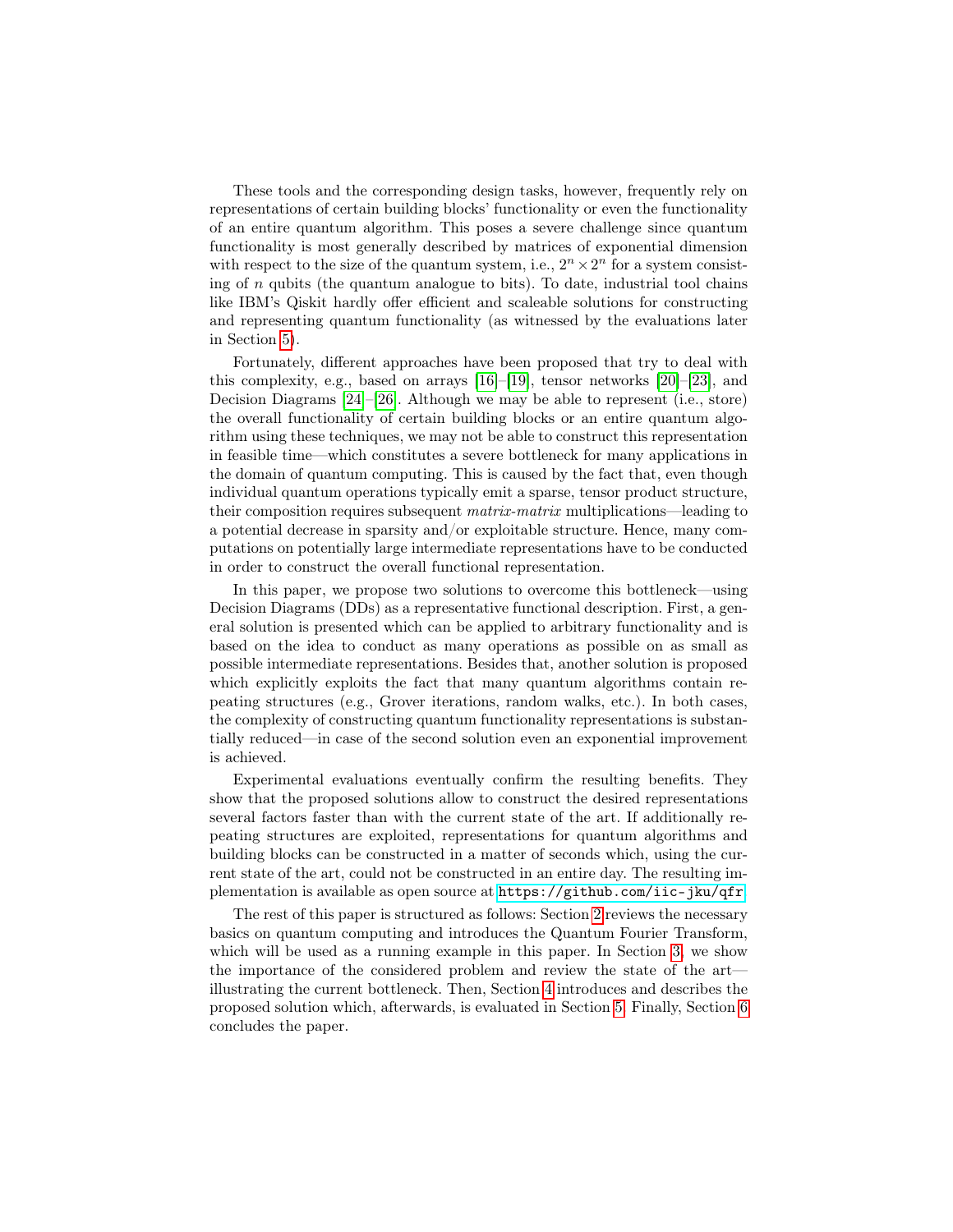## <span id="page-2-0"></span>2 Background

In this section, we briefly review the key concepts of quantum computing as well as a typical building block for quantum algorithms which will serve as an example over the course of this paper. While the respective reviews are kept brief, we refer the interested reader to [\[27\]](#page-14-4) for a more thorough treatment on quantum computing.

In classical computing, *bits* are used as the smallest computation unit attaining values from the discrete set  $\mathbb{B} = \{0, 1\}$ . In the field of quantum computing, these discrete values, denoted  $|0\rangle$  and  $|1\rangle$  using Dirac notation, are chosen as basis elements spanning a two-dimensional complex Hilbert space H. Consequently, the state  $|q\rangle$  of a *qubit* (the quantum analogue to the bit) is described by an element of this space, i.e., by a *superposition* of the basis states  $|0\rangle$  and  $|1\rangle$ . More specifically,  $|q\rangle = \alpha_0 |0\rangle + \alpha_1 |1\rangle$  with  $\alpha_i \in \mathbb{C}$  such that  $|\alpha|^2 = |\alpha_0|^2 + |\alpha_1|^2 = 1.$ 

A quantum system then consists of n qubits  $q_0, \ldots, q_{n-1}$  described by the  $2^n$ dimensional Hilbert space  $\mathbb{H} \otimes \cdots \otimes \mathbb{H}$ . The state  $|q\rangle_n$  of such a system is again described by amplitudes  $\alpha_i \in \mathbb{C}$ , where  $|q\rangle_n = \sum_{i \in \{0,1\}^n} a_i |i\rangle$  with  $|\alpha|^2 = 1$ . However, the amplitudes  $\alpha_i$  of a quantum system are not directly observable. Instead, performing a measurement probabilistically collapses the qubits' state to one of the basis states  $|i\rangle$  (each with probability  $|\alpha_i|^2$ ).

The state of a quantum system is manipulated through unitary linear transformations  $U: \mathbb{H} \otimes \cdots \otimes \mathbb{H} \to \mathbb{H} \otimes \cdots \otimes \mathbb{H}$ , which are predominantly described by their unitary  $2^n \times 2^n$  matrix representations<sup>[5](#page-2-1)</sup> in the computational basis  $\{|0\rangle, \ldots, |2^n-1\rangle\}$ . Usually, these *quantum operations* act only on a small subset of a system's qubits. Hence, their matrix representations have a sparse, tensor product structure, where the tensor product of smaller "operation matrices" with identity matrices is formed.

<span id="page-2-2"></span>*Example 1.* Consider a quantum system consisting of  $n = 3$  qubits. Then, Fig. [1a,](#page-3-1) Fig. [1b,](#page-3-1) and Fig. [1c](#page-3-1) show a few common quantum operations using their  $2^3 \times 2^3$ sparse matrix representations—namely the Hadamard operation as well as the sparse matrix representations—namely the Hadamard operation<br>controlled-phase operations S and T, where  $\omega = \exp(\frac{2\pi i}{8}) = \sqrt{i}$ .

A quantum algorithm is described as a sequence of quantum operations applied to a quantum system, i.e.,  $G = g_0, \ldots, g_{m-1}$  denotes a quantum algorithm consisting of m operations where each  $g_i$  is described by a unitary matrix  $U_i$ . Since the composition of unitary transformations is again unitary, the functionality of a quantum algorithm may be interpreted as one unitary transformation itself. Consequently, the functionality is described by a unitary matrix  $U$  which arises from the matrix-matrix multiplication of the individual operation matrices  $U_i$ , i.e.,  $U = U_{m-1} \cdots U_0$ . Quantum algorithms are usually visualized as quantum circuit diagrams where wires indicate the individual qubits and operations (also called gates) are placed as boxes on these lines with corresponding identifiers. Time is assumed to progress from left to right.

<span id="page-2-1"></span><sup>&</sup>lt;sup>5</sup> A complex-valued matrix U is unitary if  $U^{\dagger}U = U U^{\dagger} = \mathbb{I}$ , where  $U^{\dagger}$  denotes the conjugate transpose of  $U$  and  $\mathbb I$  the identity matrix.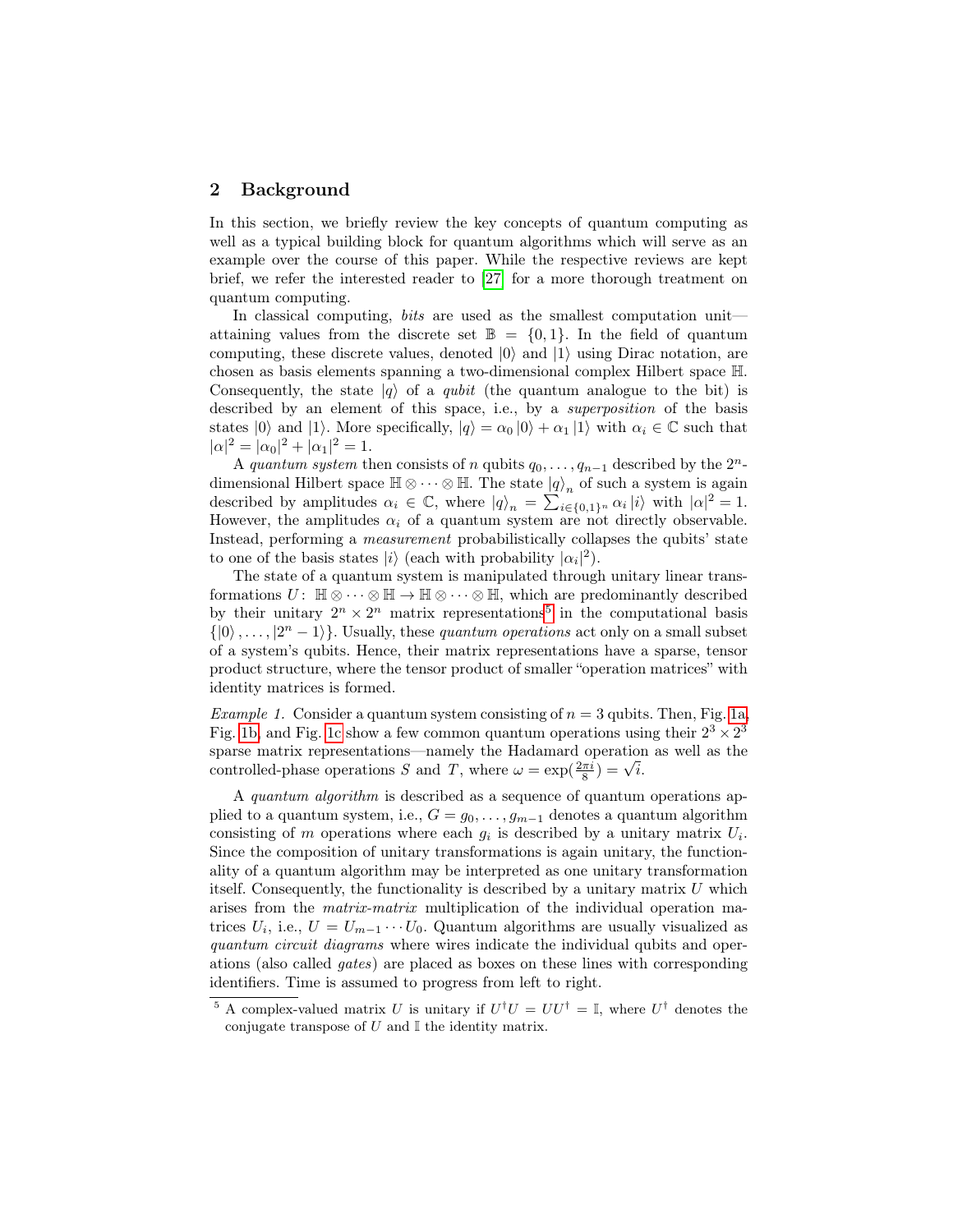<span id="page-3-1"></span>

Fig. 1: Common quantum operations and the QFT in a 3-qubit system

In the following, quantum algorithms and quantum circuit diagrams will be illustrated by means of the Quantum Fourier Transform (QFT) [\[27\]](#page-14-4)—a wellknown building block in many important quantum algorithms. Its most prominent use probably is for period finding in Shor's algorithm for integer factorization [\[28\]](#page-14-5) and many other group-theoretic problems (see Chapter 5 of [\[27\]](#page-14-4)), at which exponential speed-ups over the best classical methods are demonstrated. QFT is also used in quantum approximate counting [\[29\]](#page-14-6), which provides proven polynomial speed-ups over the best classical methods, i.e., Monte-Carlo-type estimators [\[30\]](#page-14-7). Such quantum Monte-Carlo algorithms are now popular candidates to achieve quantum advantage with near-term quantum devices [\[31\]](#page-14-8).

Example 2. Consider a 3-qubit system as already discussed in Example [1.](#page-2-2) Then, Fig. [1d](#page-3-1) shows the quantum circuit for the 3-qubit Quantum Fourier Transform consisting of  $m = 6$  gates in total. This circuit will be used as a running example for the further discussions throughout this work.

### <span id="page-3-0"></span>3 Representations for Quantum Algorithms

Working in the domain of quantum computing requires representations of certain building blocks or even entire quantum algorithms. This is evident, e.g., for typical tasks such as:

- Synthesis/Compilation [\[1\]](#page-13-0)–[\[5\]](#page-13-1), where an entire quantum algorithm is realized in terms of elementary quantum operations supported by the addressed quantum architecture. Without a proper representation of the algorithm's functionality, no synthesis/compilation approach can work.
- (Classical) Simulation [\[6\]](#page-13-2)–[\[8\]](#page-13-3), where a given quantum algorithm is "tested" on a classical machine prior to actual execution on a quantum computer. While this can be done using consecutive matrix-vector multiplication on the elementary gates, approaches based on emulation [\[32\]](#page-14-9), [\[33\]](#page-14-10), which utilize functional representations of entire building blocks, have been shown to be much more efficient—provided the emulated functionality can be constructed efficiently.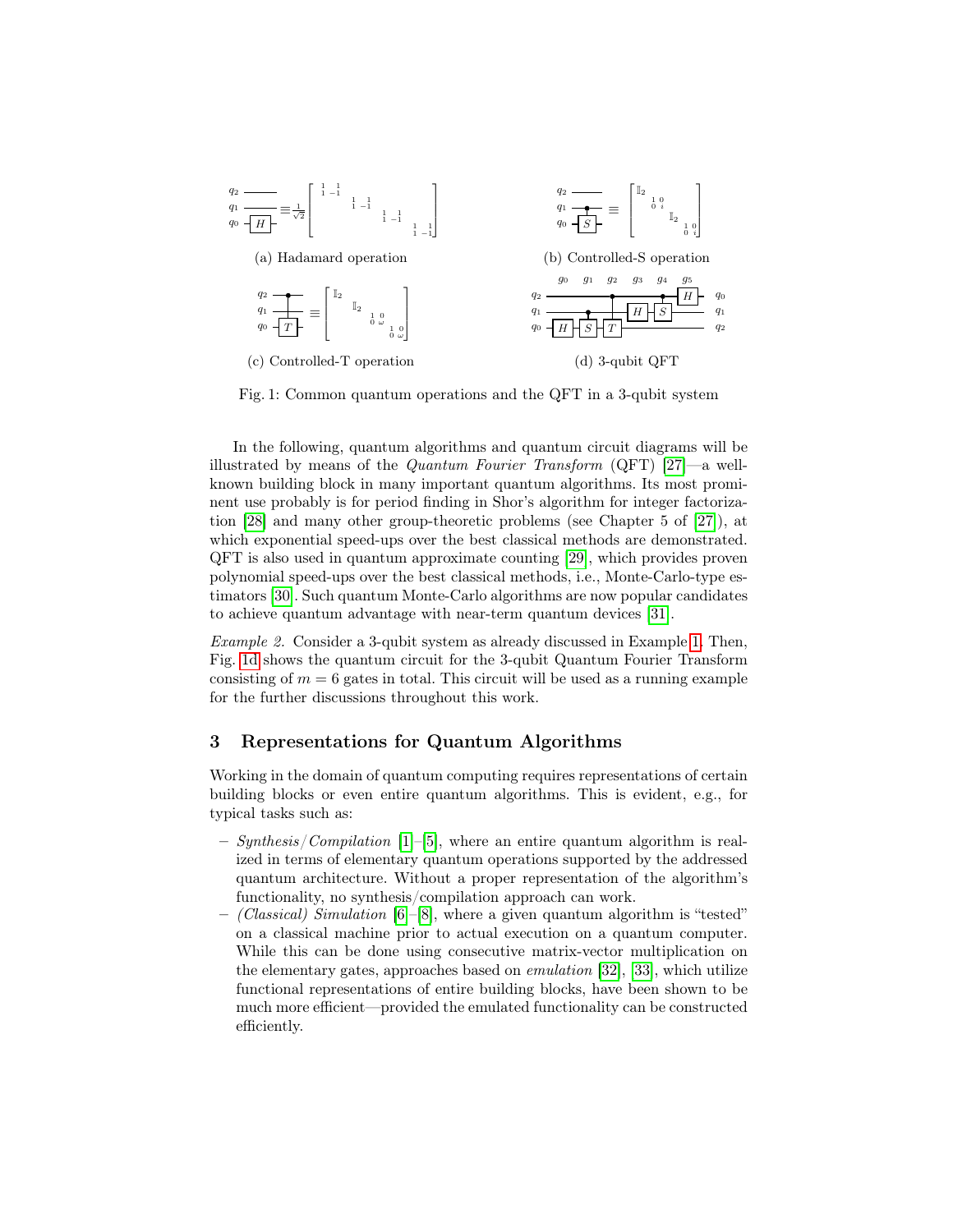<span id="page-4-0"></span>

Fig. 2: Decision Diagrams for operations shown in Fig. [1a—1c](#page-3-1)

- Verification [\[9\]](#page-13-4)-[\[12\]](#page-13-5), where, e.g., for two quantum circuits G and G' it should be checked whether they realize the same function—also referred to as equivalence checking. This obviously requires the construction of a functional representation for both functionalities in order to compare them.

In all these cases, having a representation of the considered functionality is essential. The first challenge resulting from that is that quantum functionality in general is described in terms of matrices with exponential size, i.e., for a functionality over *n* qubits, a matrix U of size  $2^n \times 2^n$  results. In previous work, researchers already started to address this challenge, which led to different approaches exploiting certain structural elements of the considered functionality in order to reduce the exponential space complexity of its representation:

- $-$  *Array-based approaches* (such as proposed in [\[16\]](#page-13-9)–[\[19\]](#page-13-10)) heavily rely on the sparsity of the involved matrices and try to distribute the workload over several cores of supercomputers, which can often be done efficiently since the matrix-multiplication itself is inherently parallelizable.
- Tensor Networks (such as proposed in [\[20\]](#page-14-0)–[\[23\]](#page-14-1)) capitalize on the tensor product structure inherent to quantum operations—allowing to decompose the whole matrix into many smaller parts. Their performance typically scales with the degree of entanglement of the considered functionality.
- $-$  *Decision Diagrams* (DDs, such as proposed in [\[24\]](#page-14-2)–[\[26\]](#page-14-3)) recursively split the considered functionality into equally sized sub-matrices until only complex numbers remain. By identifying redundancies in these sub-parts and extracting common factors, equal sub-functionality can be shared—frequently leading to a compact representation in terms of directed acyclic graphs with edge-weights.

In the following, we will illustrate those endeavours using Decision Diagrams as a representative. However, the observations and findings discussed in this work apply to the other representations as well.

Example 3. Consider again the quantum operations shown in Fig. [1.](#page-3-1) Their functionalities can be represented efficiently in terms of Decision Diagrams as shown in Fig. [2.](#page-4-0) As can be seen, they allow for a rather compact representation (3–5 nodes vs. 8–16 non-zero matrix entries).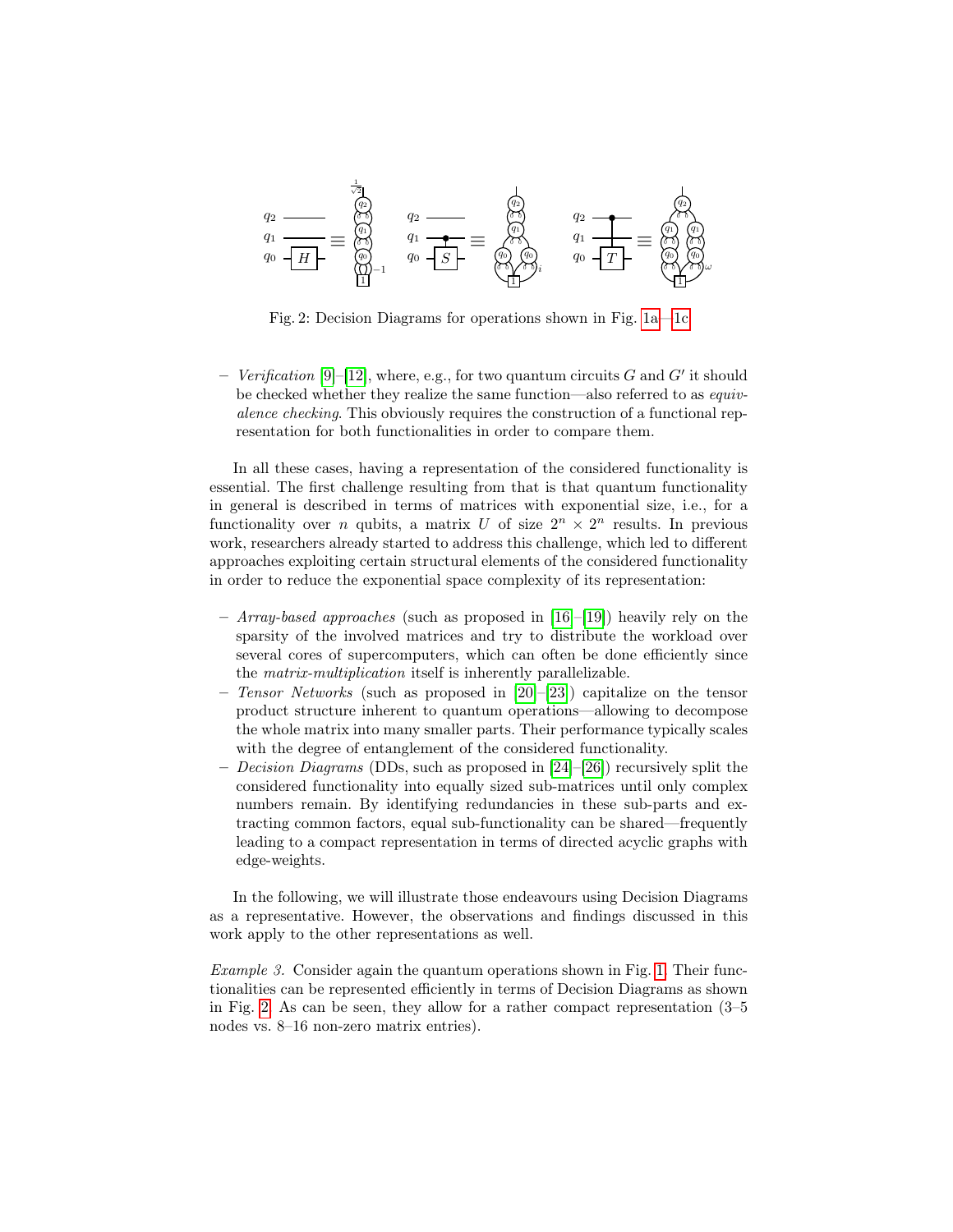<span id="page-5-1"></span>

Fig. 3: State-of-the-art DD composition sequence for 3-qubit QFT (see Fig. [1d\)](#page-3-1)

Unfortunately, constructing those representations for certain building blocks or even entire quantum algorithms can often not be conducted efficiently—even if it is conceptionally simple<sup>[6](#page-5-0)</sup>. In fact, as reviewed in Section [2,](#page-2-0) the functionality of a quantum algorithm (given by a quantum circuit  $G = g_0, \ldots, g_{m-1}$ ) is described by the matrix  $U = U_{m-1} \cdots U_0$ , with  $U_i$  being the matrix corresponding to gate  $g_i$  (for  $0 \le i < m$ ). Hence, since the individual matrices  $U_i$  can usually be represented rather efficiently with either of the approaches reviewed above (arrays, tensor networks, DDs), simply conducting multiplications on those representations should allow for an efficient construction of the entire functional representation. But the more quantum operations are multiplied together, the more complex representations result—reducing the sparsity, increasing the degree of entanglement, or eliminating existing redundancies—and, hence, significantly slowing down the construction. Thus, while the multiplication operation itself is realized rather efficiently in general (utilizing, e.g., specialized techniques for sparse chain multiplication), the bottleneck arises from the consequences of consecutive multiplication.

<span id="page-5-3"></span>*Example 4.* Consider again the circuit for the 3-qubit QFT from Fig. [1d.](#page-3-1) Constructing its functionality requires multiplying the individual representations of all 6 gates. The multiplication of two Decision Diagrams (representing matrices  $U$  and  $V$ ) is recursively broken down into sub-expressions according to

$$
\begin{bmatrix} U_{00} & U_{01} \\ U_{10} & U_{11} \end{bmatrix} \cdot \begin{bmatrix} V_{00} & V_{01} \\ V_{10} & V_{11} \end{bmatrix} = \begin{bmatrix} (U_{00}V_{00} + U_{01}V_{10}) & (U_{00}V_{01} + U_{01}V_{11}) \\ (U_{10}V_{00} + U_{11}V_{10}) & (U_{10}V_{01} + U_{11}V_{11}) \end{bmatrix}
$$

,

until only operations on complex numbers remain. That results in a complexity which scales with the product of the number of nodes in the Decision Diagrams to be multiplied. Carrying out all multiplications results in the evolution of representations as shown in Fig.  $3^7$  $3^7$ . While, as already shown by means of Fig. [2,](#page-4-0) the functionality of single operations can be represented compactly, the multiplication needed to construct the overall functionality quickly increases the complexity. In fact, after two multiplications, further computations have to be conducted on a representation as large as the final result.

<span id="page-5-0"></span> $6$  The authors want to point out that this construction task is conceptionally different from and should not be confused with the classical simulation of quantum circuits which aims to calculate the resulting state vector for one particular input and not the complete functionality.

<span id="page-5-2"></span><sup>&</sup>lt;sup>7</sup> Different edge weights are indicated by dotted ( $\equiv$  negative) and/or colored ( $\equiv$  1, *i*,  $\omega$  and  $\omega^3$ ) lines. This suffices to illustrate the evolution of the Decision Diagrams' size, i.e., their node count.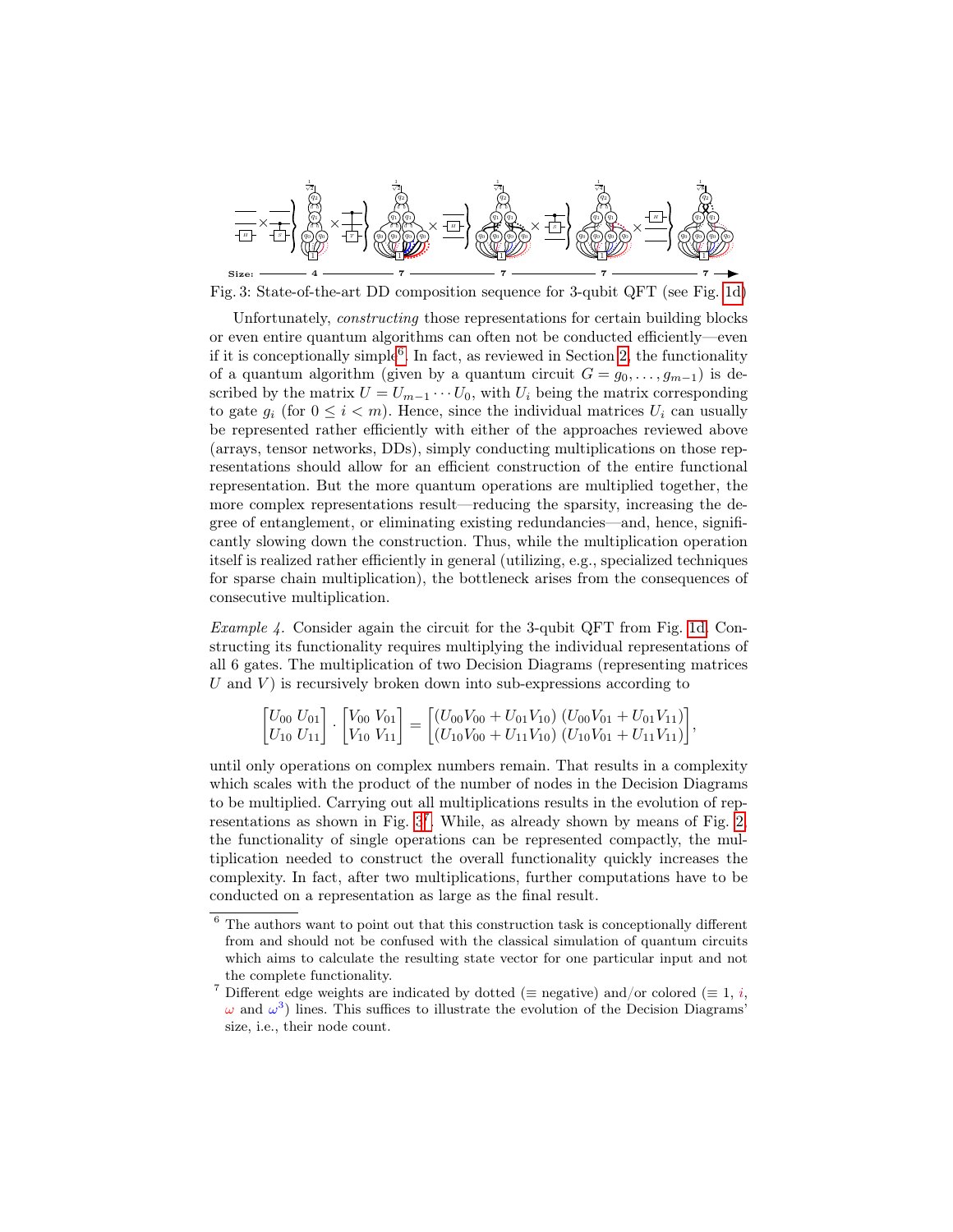Evaluations on larger examples than the one above confirm that, in many cases, we may be able to represent (i.e., store) the overall functionality of certain building blocks or an entire quantum algorithm (and use it for tasks such as synthesis/compilation, simulation, or verification), but we may not be able to construct this representation in feasible time. This constitutes a severe bottleneck for many applications in the domain of quantum computing.

# <span id="page-6-0"></span>4 Proposed Approaches

In order to overcome the bottleneck discussed in the previous section, we propose to approach the construction of functional representations for building blocks or entire quantum algorithms with different strategies. We distinguish thereby two use cases: First, a general construction scheme is presented which can be applied for arbitrary functionality. Afterwards, we present a second scheme which is dedicated to repeating structures as they frequently occur in quantum algorithms (e.g., by means of Grover iterations or quantum walks). The resulting schemes allow to speed up the construction of the desired functional representation considerably and even manage to complete the construction where existing methods time out.

#### <span id="page-6-1"></span>4.1 General Scheme

The observations from Section [3](#page-3-0) show that the bottleneck emerges as a result of a large number of matrix-matrix multiplications on rather large representations. Hence, in order to avoid this, we propose to conduct as many of those multiplications on as small as possible representations, e.g., on the original gate representations. Here, the fact that matrix multiplication is associative comes in handy as it allows to conduct those multiplications in a different order.

More precisely, assume, for sake of simplicity, that the number  $m$  of operations of a given building block or quantum algorithm is a power of two, i.e.,  $m = 2^k$  (for some  $k \in \mathbb{N}$ ). Then, grouping the set of m operations into  $m/2$ consecutive pairs, i.e.,

$$
(U_{m-1}\cdot U_{m-2})\cdot\ldots\cdot (U_3\cdot U_2)\cdot (U_1\cdot U_0)=U,
$$

and performing the pairwise multiplications  $(U_{i+1} \cdot U_i) = U_{i+1,i}$ , leaves  $m/2 =$  $2^{k-1}$  factors to be multiplied, i.e.,

$$
U_{m-1,m-2}\cdot\ldots\cdot U_{1,0}=U.
$$

Recursively applying this idea eventually results in the construction of the full functional representation  $U \equiv U_{m-1,\dots,0}$ —requiring a total of k levels of pairwise grouping and multiplication. In case  $m$  is not a power of two, in some levels a pair may "degenerate" to a single operation.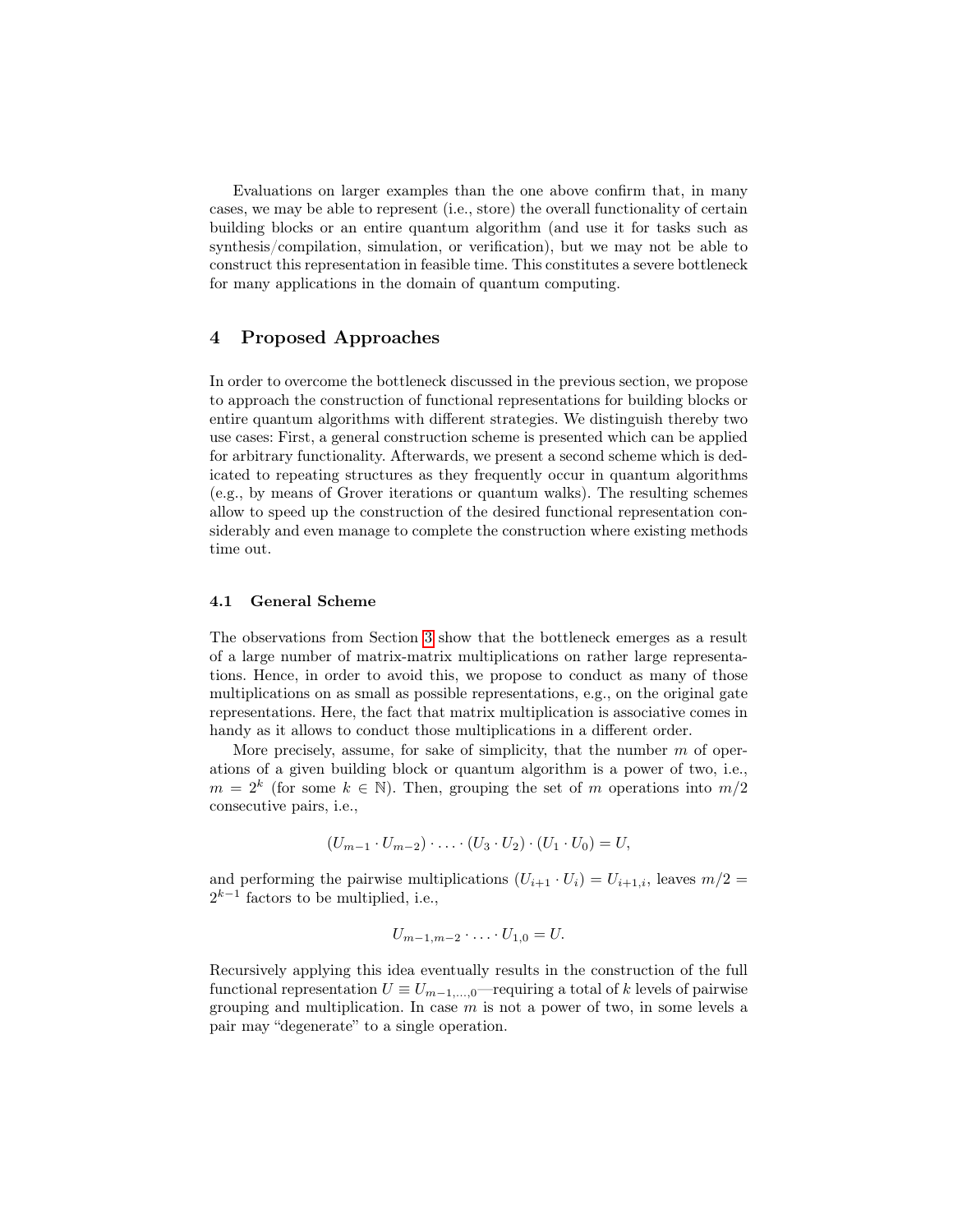<span id="page-7-0"></span>

Fig. 4: Proposed approach applied to 3-qubit QFT

Example 5. Consider again the circuit for the 3-qubit QFT from Fig. [1d.](#page-3-1) Conducting the operations according to the proposed scheme results in the evolution of representations as sketched in Fig. [4.](#page-7-0) As can be seen, this leads to a much more efficient construction compared to the current state-of-the-art method illustrated before in Example [4:](#page-5-3) While, thus far, the multiplications resulted in intermediate representations with 4, 7, 7, 7, and 7 nodes (see Fig. [3\)](#page-5-1), now the construction results in Decision Diagrams with 4, 5, and 4 nodes (first level), 7 nodes (second level), as well as 7 nodes (third level). While the total number of operations (as well as the final result) is obviously the same, more matrixmatrix multiplications are conducted on smaller representations. Furthermore, while, for small examples as considered here, this difference might seem negligible, evaluations on larger quantum algorithms show that this change in the order of multiplications has a substantial effect on the efficiency of the construction.

In general, employing the proposed scheme creates a tree-like hierarchy of matrix compositions. In each level  $l \in \{0, \ldots, k\}$ , at most  $2^l$  operations contribute to a specific group of compositions. As a consequence, the intermediate functionalities during the construction can frequently be represented in a much more compact fashion (since these remain rather compact and/or sparse in many cases)—leading to fewer multiplications involving large representations.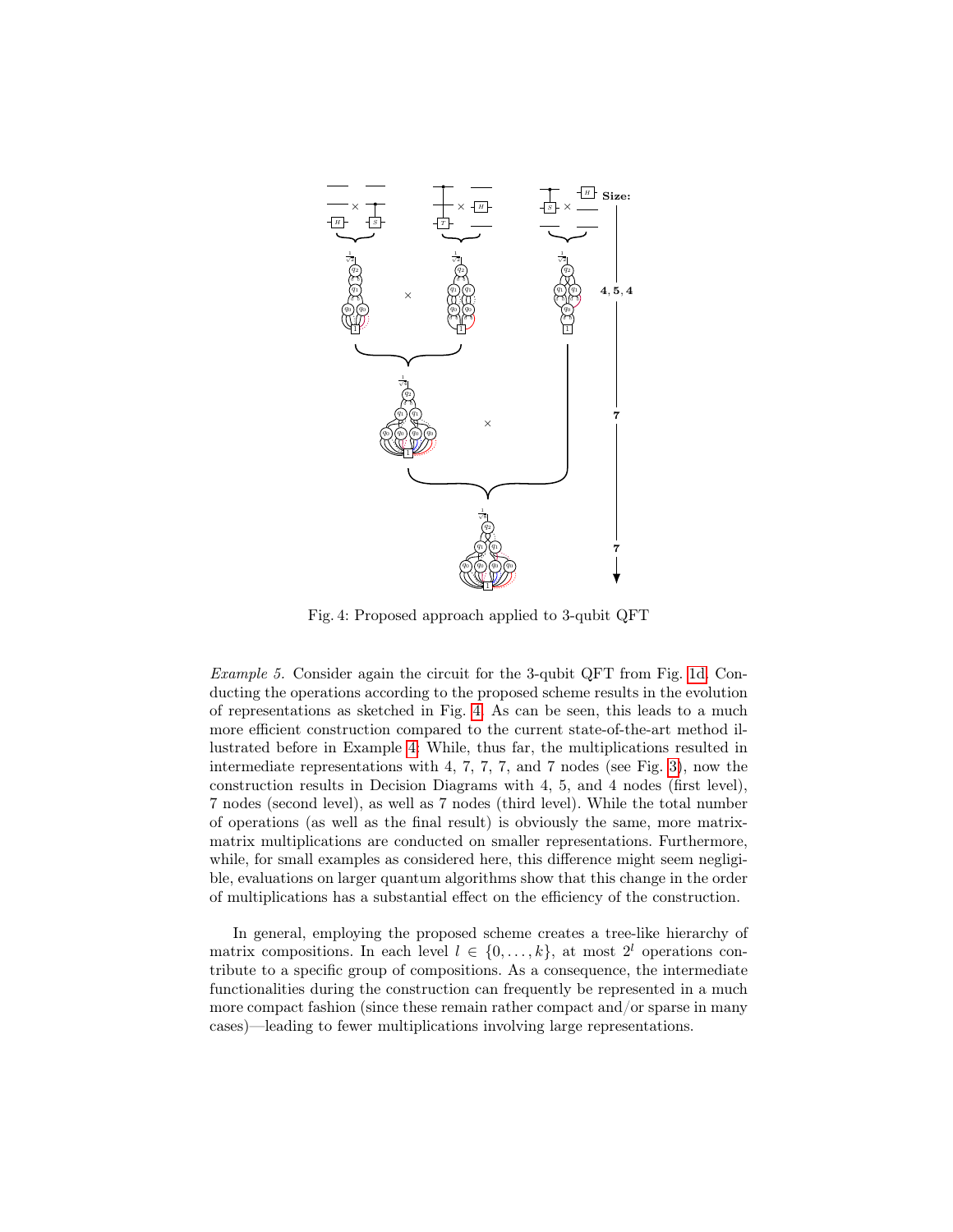Clearly, associativity of matrix multiplication allows for partitioning schemes beyond pairwise grouping. Determining an optimal partitioning scheme can be related to finding an optimal contraction order of a tensor network (itself an NP-hard problem [\[34\]](#page-14-11)). In this sense, the proposed scheme can be viewed as one possible heuristic of tackling the contraction problem for quantum circuits.

At a first glance, the proposed scheme merely trades runtime for space: many operations can be conducted on rather small intermediate representations. But, this requires to store a lot more intermediate results when compared to sequential approaches—specifically in the first level of the multiplication hierarchy, where  $m/2$  Decision Diagrams have to be stored. However, as those "early" intermediate results correspond to circuits with very low depth, their representations are rather compact and frequently contain redundant subparts that can be shared<sup>[8](#page-8-0)</sup>. Moreover, the proposed approach can be realized using a stack for the intermediate results containing at most  $\mathcal{O}(\log m)$  elements at any given time by proceeding in a depth-first fashion.

#### <span id="page-8-1"></span>4.2 Exploiting Repeating Structures

Besides the general scheme proposed above, the made observations and findings can further be tailored to repeating structures in quantum algorithms—allowing for even more improvements in the construction of functional representations. This is described in the following section. To this end, recall that many quantum algorithms rely on repeated building blocks realizing a certain kind of iteration, e.g., Grover's search algorithm [\[35\]](#page-14-12), Quantum Random Walks [\[36\]](#page-14-13), Amplitude Estimation [\[29\]](#page-14-6), or Phase Estimation [\[37\]](#page-14-14). Usually this type of algorithms consists of an initialization phase and an iteration phase comprised of multiple (identical) iteration steps. Inspired by emulation techniques [\[32\]](#page-14-9), [\[33\]](#page-14-10), the current state of the art accelerates the construction of the corresponding functional representation by constructing a single initialization matrix  $U_{init}$  followed by multiple multiplications with an iteration matrix  $U_{iter}$  (which has to be constructed only once), i.e.,  $(U_{iter} \cdot ... \cdot U_{iter})U_{init} = U$ .

This procedure can be drastically improved further by, first, efficiently constructing the individual representations for  $U_{init}$  and  $U_{iter}$  using the general scheme proposed in Section [4.1](#page-6-1) and, then, employing a binary exponentiation scheme for the sequence of multiplications involving  $U_{iter}$ . Assume, for sake of simplicity, that the number of iterations N is a power of two, i.e.,  $N = 2<sup>k</sup>$  for some  $k \in \mathbb{N}$ . Then,

$$
\underbrace{N}_{(U_{iter}\cdots U_{iter})} \underbrace{U_{init}}_{U_{init}} = \underbrace{N/2}_{(U_{iter}^2\cdots U_{iter}^2)} U_{init} = \ldots = U_{iter}^N U_{init} = U.
$$

More precisely, once the iteration matrix  $U_{iter}$  has been efficiently constructed, it is sufficient to carry out only one multiplication  $U_{iter}^{2^l} \cdot U_{iter}^{2^l} = U_{iter}^{2^{l+1}}$  (squar-

<span id="page-8-0"></span><sup>8</sup> Decision Diagram packages, e.g., typically employ a unique table where all nodes are stored [\[26\]](#page-14-3). Thus, even when multiple different Decision Diagrams are stored concurrently, sharing reduces the memory footprint considerably.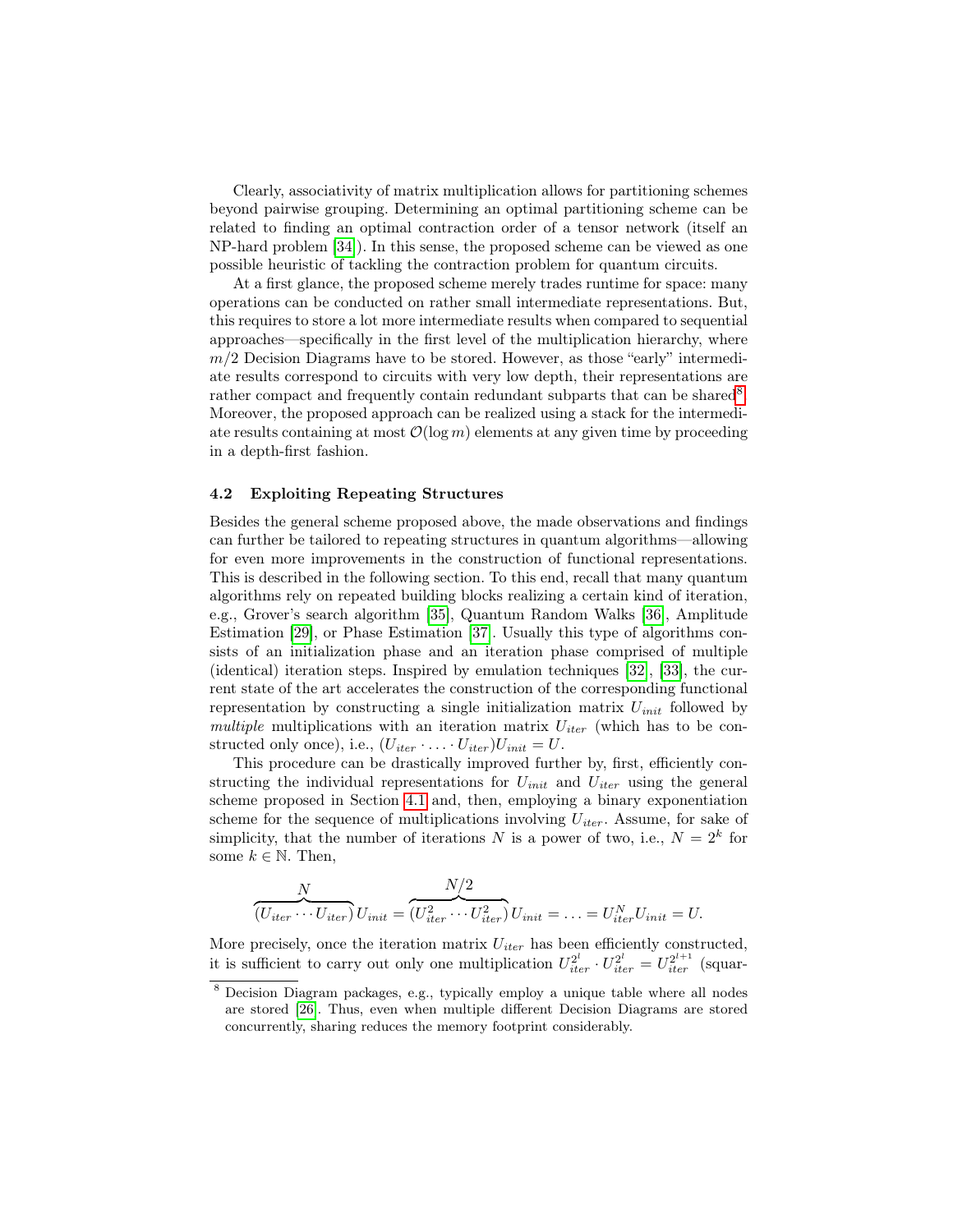<span id="page-9-0"></span>

Fig. 5: Proposed strategy applied to Grover's algorithm

ing the current representation) at each level  $l \in \{0, \ldots, k-1\}$ , since all other multiplications are going to have the same result. As a last step, the initialization matrix  $U_{init}$  is multiplied to  $U_{iter}^N$ —yielding the desired representation U. Hence, only  $k = \log_2(N) + 1$  (instead of N) building block multiplications are required to construct the representation—an exponential reduction. In case  $N$  is not a power of two, at most one additional multiplication per level is necessary. Thus, even in this case  $\mathcal{O}(\log N)$  building block multiplications are sufficient for the construction. As a matter of fact, this does not just reduce the number of multiplications exponentially, it also avoids many computations on potentially large representations.

Example 6. In order to illustrate the idea we consider an application of Grover's algorithm [\[35\]](#page-14-12). The algorithm can be used to search for a specific item in an unstructured set of  $N$  items by only querying a given (problem-specific) oracle  $\mathcal{O}(\sqrt{N})$  times—a quadratic speed-up over classical methods. To this end, it uses  $log(N) + 1$  qubits and consists of (1) a small initialization phase which puts all qubits into an equal superposition (to be represented by  $U_{init}$ ) and (2) multiple Grover iterations (to be represented by  $U_{iter}$ ). A single Grover iteration consists of querying a given oracle and, afterwards, applying the diffusion operator effectively increasing the probabilities of states matching the search criterion encoded in the oracle.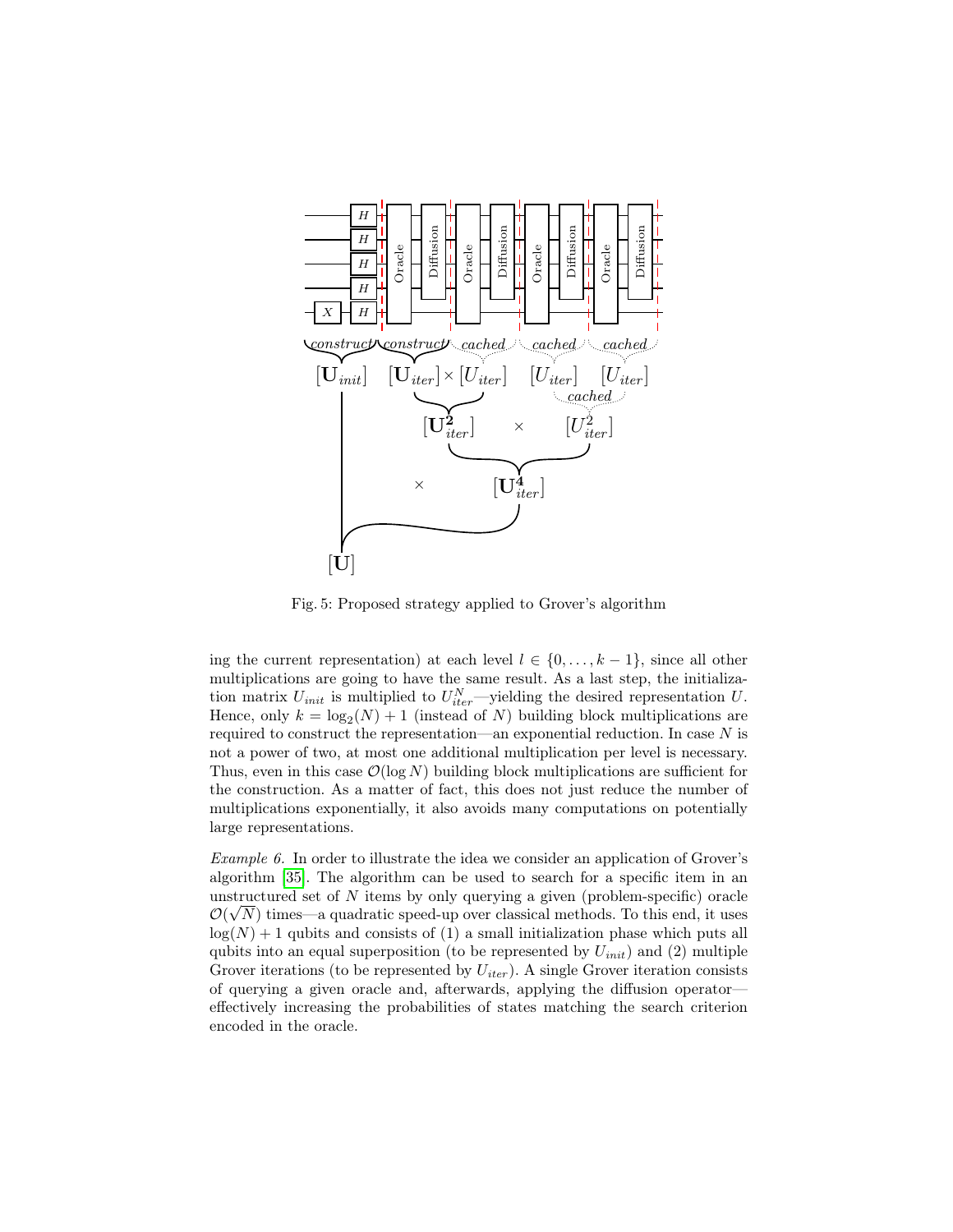Now, consider for example the case  $N = 16$ . This entails  $log(N)+1 = 5$  qubits Now, consider for example the case  $N = 10$ . This entails  $log(N) + 1 = 3$  qubits and approximately  $\sqrt{16} = 4$  Grover iterations. By first constructing the matrices  $U_{init}$  and  $U_{iter}$  (using the scheme described in Section [4.1\)](#page-6-1) and, then, applying the approach proposed above, an evolution of representations as shown in Fig. [5](#page-9-0) results. Here, it can be seen that, at each level, only a single multiplication has to be carried out (while the other multiplications are functionally equivalent and, hence, can be cached/reused). Thus, only three building block multiplications are required in total, while any sequential approach would need four multiplications. Again, this might look negligible for this small example, but has substantial effect once larger instances are considered.

# <span id="page-10-0"></span>5 Experimental Evaluations

In order to experimentally evaluate the proposed approaches, we implemented them on top of the publicly-available JKQ-framework [\[38\]](#page-14-15) which includes the decision diagram package described in [\[26\]](#page-14-3) and the state-of-the-art construction approach from [\[24\]](#page-14-2) as reviewed in Section [3](#page-3-0) and illustrated in Example [4.](#page-5-3) The resulting implementation has been integrated into the framework and is available at  $https://github.com/ijc-jku/qfr.$  Afterwards, we used the resulting implementation to construct representations for the functionality of

- the Quantum Fourier Transform, as a representative for a common building block in quantum algorithms such as Shor's algorithm for integer factorization [\[28\]](#page-14-5),
- Grover's search algorithm [\[35\]](#page-14-12), as a representative of an algorithm containing repeated building blocks.

All computations have been performed on a machine with an Intel i7-6700K processor and 16 GiB RAM running macOS 11.2. The obtained results have been split into two parts and are shown in Table [1.](#page-11-0) In all tables,  $n$  and  $m$  denote the number of qubits and the number of gates, respectively. Furthermore, the runtime (in CPU seconds) as well as the total memory allocation (in GiB) needed to construct the respective representation is listed for

- the current state-of-the-art approach [\[24\]](#page-14-2),
- the respective proposed techniques, i.e., the general scheme from Section [4.1](#page-6-1) in Table [1a](#page-11-0) and the dedicated scheme for repeated structures from Section [4.2](#page-8-1) in Table [1b.](#page-11-0)

The results for the QFT, which was used as a running example throughout this paper, clearly show that, compared to the current state of the art, the proposed method manages to construct the algorithm's functionality  $3.0\times$  faster on average (and up to  $4.2\times$  faster). On the one hand this shows that conducting as many operations as possible on as small as possible intermediate representations indeed pays off. On the other hand, it confirms the discussion from Section [4.1](#page-6-1) that although the proposed technique requires to store more representations at the same time, possible redundancies/sharing can explicitly be exploited.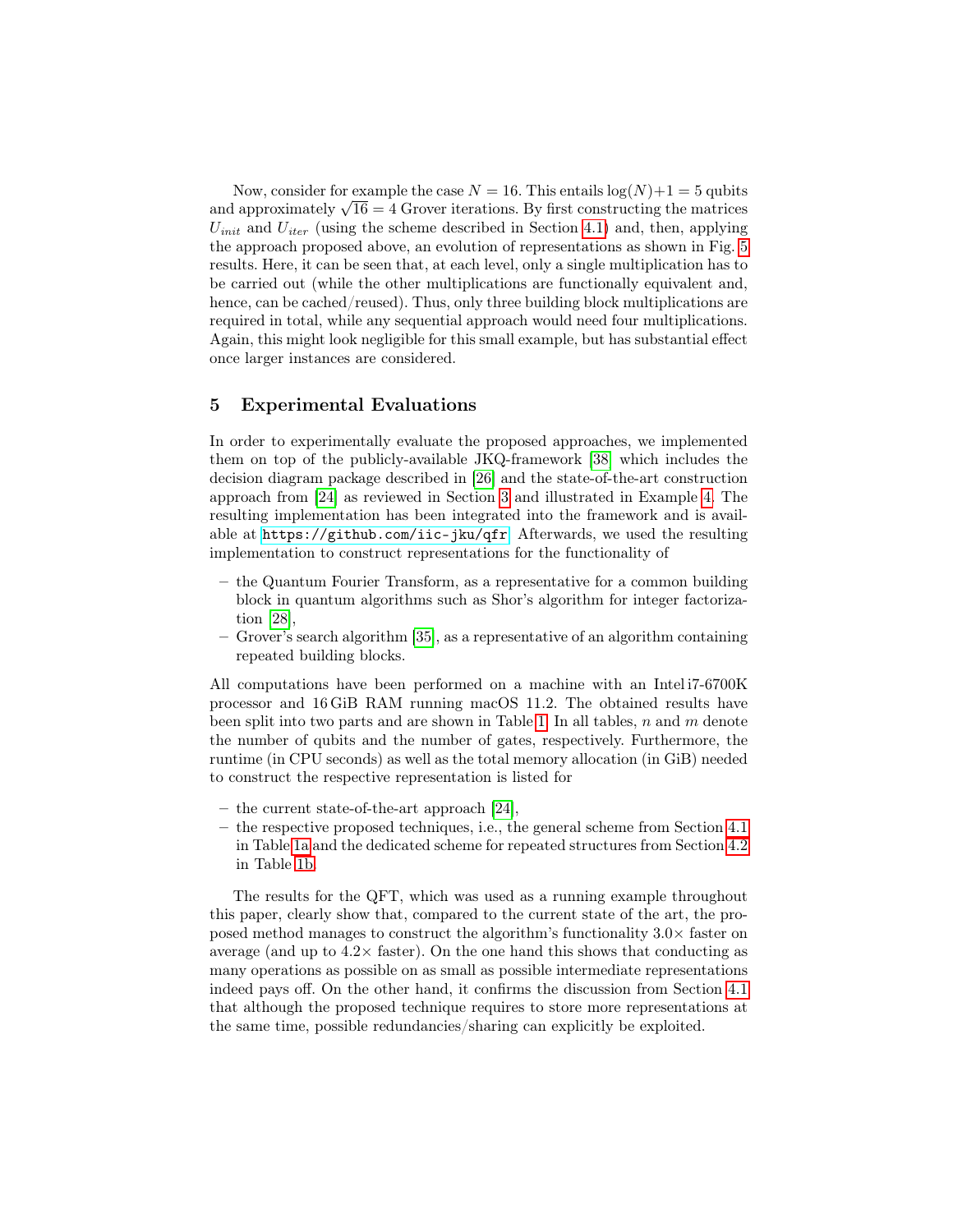<span id="page-11-0"></span>

|             |            |                                        |            |              |                  | $\sim$    |         |                                          |            |              |
|-------------|------------|----------------------------------------|------------|--------------|------------------|-----------|---------|------------------------------------------|------------|--------------|
| QFT         |            | State of the art [24] Prop. scheme 4.1 |            |              |                  | Grover    |         | State of the art $[24]$ Prop. scheme 4.2 |            |              |
| $n \quad m$ | $t_{sota}$ | $mem_{sota}$                           | $t_{prop}$ | $mem_{prop}$ | $\boldsymbol{n}$ | m         |         | $t_{sota}$ me $m_{sota}$                 | $t_{prop}$ | $mem_{prop}$ |
| 12 84       | 0.03       | 0.07                                   | 0.01       | 0.07         | 12               | 1741      | 0.02    | 0.07                                     | 0.01       | 0.07         |
| 13<br>-97   | 0.03       | 0.07                                   | 0.02       | 0.07         | 13               | 2614      | 0.02    | 0.07                                     | 0.01       | 0.07         |
| 14 112      | 0.05       | 0.08                                   | 0.02       | 0.07         | 14               | 3991      | 0.05    | 0.07                                     | 0.01       | 0.07         |
| 15 127      | 0.15       | 0.09                                   | 0.04       | 0.08         | 15               | 6076      | 0.09    | 0.08                                     | 0.01       | 0.07         |
| 16 144      | 0.37       | 0.09                                   | 0.09       | 0.09         | 16               | 9105      | 0.26    | 0.09                                     | 0.02       | 0.07         |
| 17 161      | 1.01       | 0.10                                   | 0.25       | 0.10         | 17               | 13686     | 0.34    | 0.08                                     | 0.03       | 0.07         |
| 18 18 0     | 3.79       | 0.11                                   | 1.35       | 0.12         | 18               | 20467     | 3.46    | 0.10                                     | 0.03       | 0.07         |
| 19 199      | 10.05      | 0.16                                   | 3.02       | 0.18         | 19               | 30572     | 3.84    | 0.10                                     | 0.04       | 0.07         |
| 20 220      | 14.72      | 0.20                                   | 4.08       | 0.23         | 20               | 45541     | 26.29   | 0.10                                     | 0.05       | 0.08         |
| 21 241      | 21.01      | 0.23                                   | 7.12       | 0.29         |                  | 21 67558  | 68.50   | 0.10                                     | 0.05       | 0.08         |
| 22 264      | 27.04      | 0.27                                   | 10.79      | 0.33         |                  | 22 100079 | 361.23  | 0.11                                     | 0.07       | 0.09         |
| 23 287      | 33.42      | 0.31                                   | 13.49      | 0.39         |                  | 23 147960 | >24.00h |                                          | 0.08       | 0.09         |
| 24 312      | 39.83      | 0.34                                   | 14.58      | 0.39         |                  | 24 218425 | >24.00h |                                          | 0.12       | 0.10         |
| 25 337      | 46.48      | 0.38                                   | 18.76      | 0.43         |                  | 25 321726 | >24.00h |                                          | 0.15       | 0.12         |
|             |            |                                        |            |              |                  |           |         |                                          |            |              |

Table 1: Experimental results (a) Results for the QFT (b) Results for Grover's algorithm

n: Number of qubits m: Number of gates  $t:$  Runtime in CPU seconds [s] mem: Total memory allocations [GiB]

Drastic improvements can be achieved for quantum algorithms containing repeated structures for which the dedicated approach from Section [4.2](#page-8-1) can be used. This is confirmed by the numbers provided in Table [1b:](#page-11-0) Here, the state-of-the-art method required 6 min to construct a representation for the Grover functionality for  $n = 22$  and failed to construct the functionality at all within 24h for larger instances. In contrast, the proposed approach managed to construct the functionality in *all* these cases within fractions of a second.

In a final series of evaluations, we aimed to compare the proposed techniques to IBM's toolchain Qiskit [\[13\]](#page-13-6), specifically the CPU backend of the Qiskit Aer UnitarySimulator in version 0.7.1 which uses a multi-threaded array-based technique for constructing the functionality of a given circuit. The results for both the QFT as well as the Grover benchmarks are shown in Table [2.](#page-12-1) Even for moderately sized instances, we observed runtimes more than two orders of magnitude longer when compared to the technique from [\[24\]](#page-14-2) or the techniques proposed in this paper. In addition, IBM's approach requires exponential amount of memory—leading to memory outs when considering more than 15 qubits while the proposed techniques easily allow to construct the functionality of circuits with more than 20 qubits.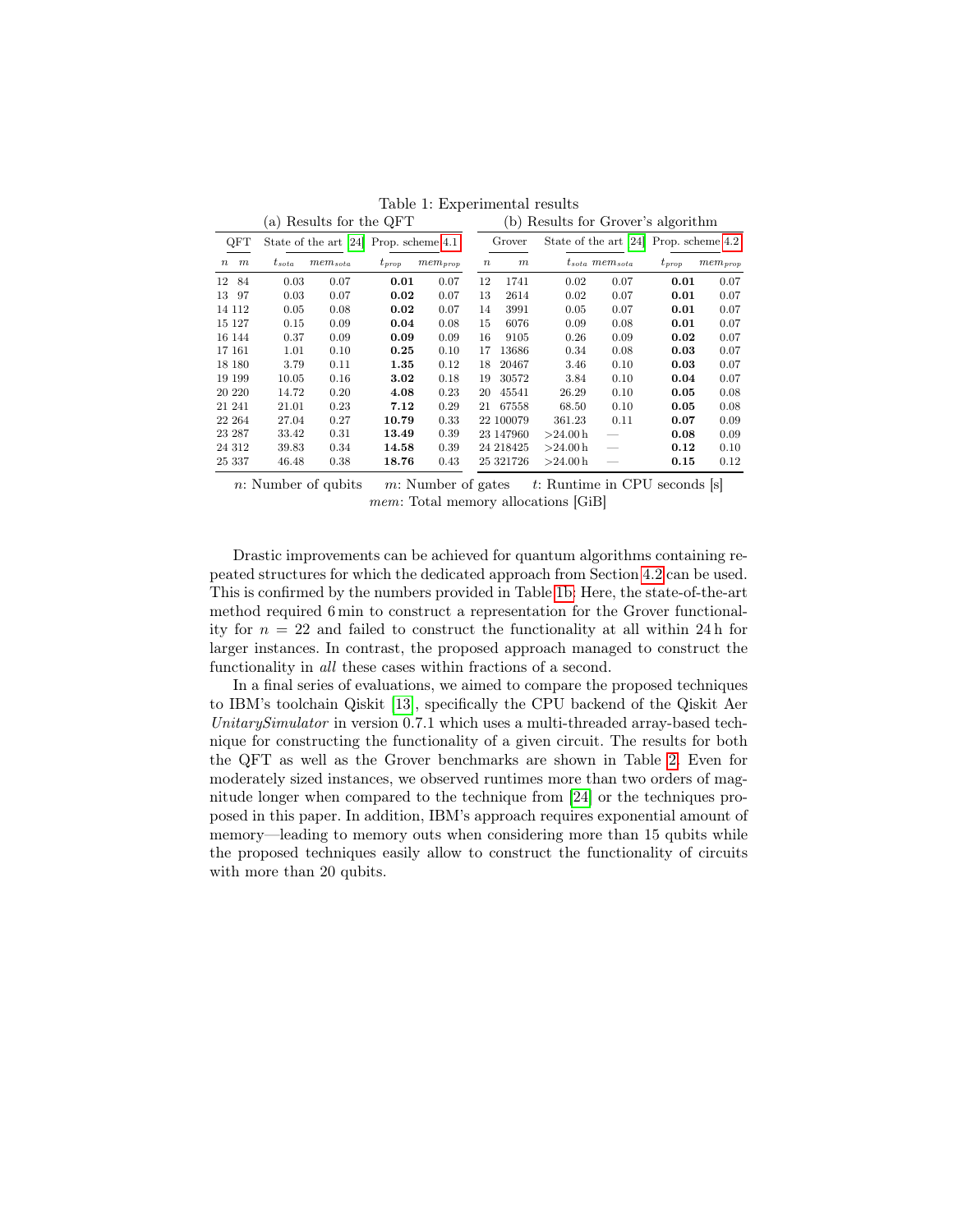Table 2: Comparison to IBM Qiskit [\[13\]](#page-13-6)

<span id="page-12-1"></span>

| OFT         | IBM Qiskit         |                  | Grover  | IBM Qiskit |        |  |
|-------------|--------------------|------------------|---------|------------|--------|--|
| m<br>$\, n$ | t<br>mem           | $\boldsymbol{n}$ | m       | t          | mem    |  |
| 84<br>12    | 0.25<br>1.80       | 10               | 731     | 16.70      | 0.09   |  |
| 13<br>97    | 7.90<br>1.04       | 11               | 1 1 1 2 | 98.90      | 0.19   |  |
| 14 112      | 3.92<br>36.00      | 12               | 1741    | 996.38     | 0.28   |  |
| 15 127      | 146.00<br>15.97    | 13               | 2614    | 11336.69   | 1.03   |  |
| 16 144      | $-\mathrm{MemOut}$ | 14               | 3991    | >24.00h    | 3.93   |  |
| 17 161      | $-\mathrm{MemOut}$ | 15               | 6076    | >24.00h    | 15.94  |  |
| 18 180      | $-$ MemOut         | 16               | 9105    |            | MemOut |  |
| 19 199      | $-\mathrm{MemOut}$ | 17               | 13686   |            | MemOut |  |

 $n:$  Number of qubits  $m:$  Number of gates

t: Runtime in CPU seconds [s] mem: Total memory allocations [GiB]

## <span id="page-12-0"></span>6 Conclusion

In this work, we addressed the issue of constructing the functional representation of certain building blocks or even entire quantum circuits. Existing approaches for solving this task are severely limited by the rapidly growing size of intermediate representations during the construction. By conducting as many operations as possible on as small as possible intermediate representations, the solutions proposed in this paper manage to consistently outperform existing approaches allowing to construct the desired representations several factors faster than with the state of the art. Moreover, in case repeating structures are explicitly exploited, the construction of the representation for certain prominent quantum algorithms can be completed within seconds, whereas state-of-the-art approaches fail to construct it within an entire day. The comparison with IBM's Qiskit has shown that industrial tools for quantum computing are still in their infancy and would greatly benefit from the integration of existing techniques for efficiently constructing functional representations of quantum circuits—and even more so the techniques proposed in this work.

Acknowledgments This project has received funding from the European Research Council (ERC) under the European Union's Horizon 2020 research and innovation programme (grant agreement No. 101001318). It has partially been supported by the LIT Secure and Correct Systems Lab funded by the State of Upper Austria as well as by the BMK, BMDW, and the State of Upper Austria in the frame of the COMET program (managed by the FFG).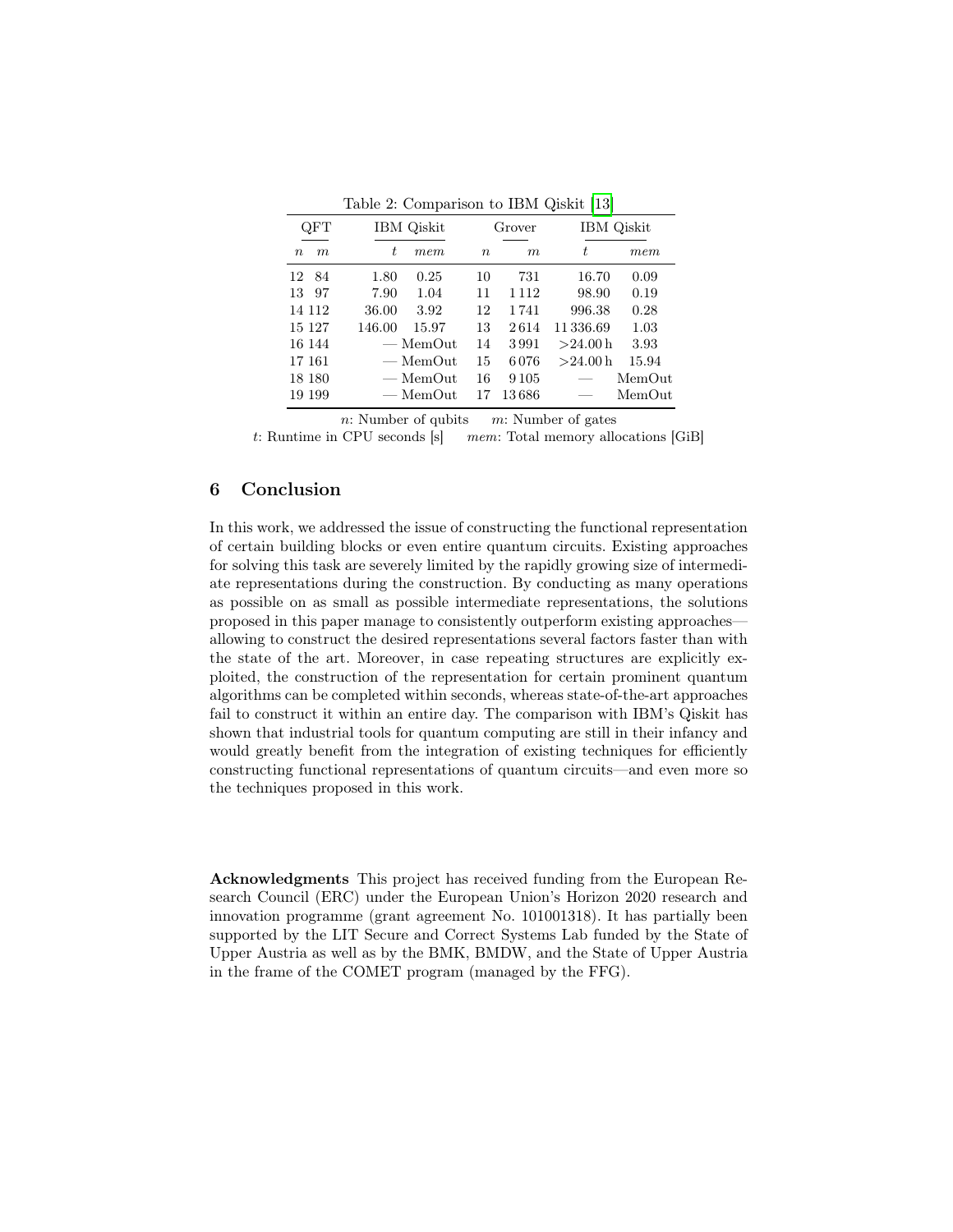## References

- <span id="page-13-0"></span>[1] P. Niemann, R. Wille, and R. Drechsler, "Improved synthesis of Clifford+T quantum functionality," Design, Automation and Test in Europe, pp. 597–600, 2018.
- [2] A. Zulehner, A. Paler, and R. Wille, "An efficient methodology for mapping quantum circuits to the IBM QX architectures," IEEE Trans. on CAD of Integrated Circuits and Systems, vol. 38, no. 7, pp. 1226–1236, 2019.
- [3] A. Zulehner and R. Wille, "Compiling SU(4) quantum circuits to IBM QX architectures," in Asia and South Pacific Design Automation Conf., Tokyo, Japan, 2019, pp. 185–190.
- [4] T. Itoko, R. Raymond, T. Imamichi, A. Matsuo, and A. W. Cross, "Quantum circuit compilers using gate commutation rules," Asia and South Pacific Design Automation Conf., pp. 191–196, 2019.
- <span id="page-13-1"></span>[5] K. N. Smith and M. A. Thornton, "Quantum logic synthesis with formal verification," IEEE Int Midwest Symp Circuits Syst., pp. 73–76, 2019.
- <span id="page-13-2"></span>[6] A. Zulehner and R. Wille, "Advanced simulation of quantum computations," IEEE Trans. on CAD of Integrated Circuits and Systems, vol. 38, no. 5, pp. 848– 859, 2019.
- [7] E. Pednault, J. A. Gunnels, G. Nannicini, L. Horesh, and R. Wisnieff. "Leveraging secondary storage to simulate deep 54-qubit Sycamore circuits." arXiv: [1910.](https://arxiv.org/abs/1910.09534) [09534](https://arxiv.org/abs/1910.09534). (2019).
- <span id="page-13-3"></span>[8] B. Villalonga et al., "A flexible high-performance simulator for verifying and benchmarking quantum circuits implemented on real hardware," Npj Quantum Inf., vol. 5, no. 1, pp. 1–16, 2019.
- <span id="page-13-4"></span>[9] G. F. Viamontes, I. L. Markov, and J. P. Hayes, "Checking equivalence of quantum circuits and states," in Int'l Conf. on CAD, 2007.
- [10] S. Yamashita and I. L. Markov, "Fast equivalence-checking for quantum circuits," in Int'l Symp. on Nanoscale Architectures, 2010.
- [11] L. Burgholzer, R. Raymond, and R. Wille. "Verifying results of the IBM Qiskit quantum circuit compilation flow." arXiv: [2009.02376 \[quant-ph\]](https://arxiv.org/abs/2009.02376). (2020).
- <span id="page-13-5"></span>[12] L. Burgholzer and R. Wille, "Advanced equivalence checking for quantum circuits," IEEE Trans. on CAD of Integrated Circuits and Systems, 2021.
- <span id="page-13-6"></span>[13] G. Aleksandrowicz et al., "Qiskit: An open-source framework for quantum computing," Zenodo, 2019.
- <span id="page-13-7"></span>[14] Cirq: A python framework for creating, editing, and invoking Noisy Intermediate Scale Quantum (NISQ) circuits. [Online]. Available: [https://github.com/](https://github.com/quantumlib/Cirq) [quantumlib/Cirq](https://github.com/quantumlib/Cirq).
- <span id="page-13-8"></span>[15] Quantum Development Kit, Microsoft. [Online]. Available: [https://microsoft.](https://microsoft.com/en-us/quantum/development-kit) [com/en-us/quantum/development-kit](https://microsoft.com/en-us/quantum/development-kit).
- <span id="page-13-9"></span>[16] E. Gutiérrez, S. Romero, M. A. Trenas, and E. L. Zapata, "Quantum computer simulation using the CUDA programming model," Computer Physics Communications, vol. 181, no. 2, pp. 283–300, 2010.
- [17] G. G. Guerreschi, J. Hogaboam, F. Baruffa, and N. P. D. Sawaya, "Intel Quantum Simulator: A cloud-ready high-performance simulator of quantum circuits," Quantum Sci. Technol., vol. 5, p. 034 007, 2020.
- [18] T. Jones, A. Brown, I. Bush, and S. C. Benjamin, "QuEST and high performance simulation of quantum computers," in Scientific Reports, 2018.
- <span id="page-13-10"></span>[19] V. Gheorghiu, "Quantum++: A modern C++ quantum computing library," PLOS ONE, vol. 13, no. 12, e0208073, 2018.